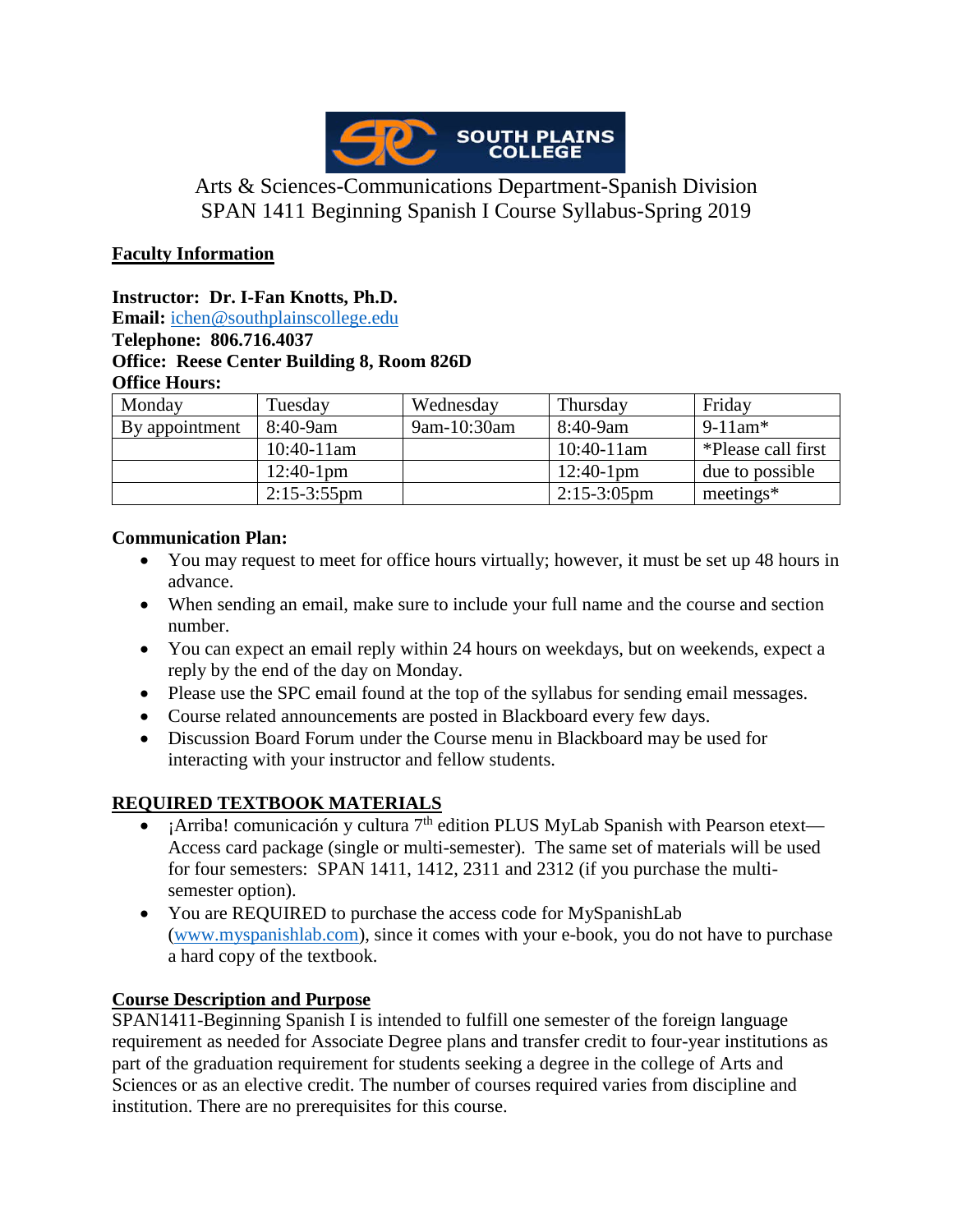This course is designed to help students in developing listening, speaking, reading and writing skills in the Spanish language at the beginning level. Your ability to understand and communicate will develop along with your knowledge of the vocabulary and grammatical structures of the language.

### **Student Learning Outcomes and Competencies**

By the end of this course, students will be able to:

- **1** 1.1 meet and greet others appropriately.
	- 1.2 spell names (first and last)
	- 1.3 perform simple math problems
	- 1.4 use the calendar and dates
	- 1.5 describe classroom
	- 1.6 respond appropriately to classroom instructions
	- 1.7 talk about him/herself
	- 1.8 identify colors and indicate his/her favorite color
- **2** 2.1 describe him/herself and other people and things
	- 2.2 ask and respond to simple questions
	- 2.3 ask for and tell time
	- 2.4 talk about what he/she likes to do (using *gustar*)
	- 2.5 talk about what he/she has (possesses)
	- 2.6 talk about what he/she has to do
- **3** 3.1 exchange information about classes with others
	- 3.2 talk about things that belong to him/her
	- 3.3 talk about how he/she and others feel
	- 3.4 ask for and give simple directions
- **4** 4.1 talk about his/her family
	- 4.2 express desire and preferences
	- 4.3 plan activities
	- 4.4 extend invitations
	- 4.5 make spatial references
	- 4.6 discuss things he/she knows

### **TECHNICAL REQUIREMENTS**

- Desktop or laptop computer
- High speed internet access
- SPC e-mail
- Microsoft Office
- Adobe Reader (download from Adobe.com)
- Flash Player (download from Adobe flash player) and Real Player
- Audio and video capabilities
- Web camera and microphone
- Blackboard Collaborate system requirements
- MySpanishLab (see below for more information)

# **TECHNICAL SKILL REQUIREMENTS**

Students must have the ability and be comfortable with the following:

- Microsoft Word or word processor that can save Word compatible files (.doc)
- Using email for communication, attaching documents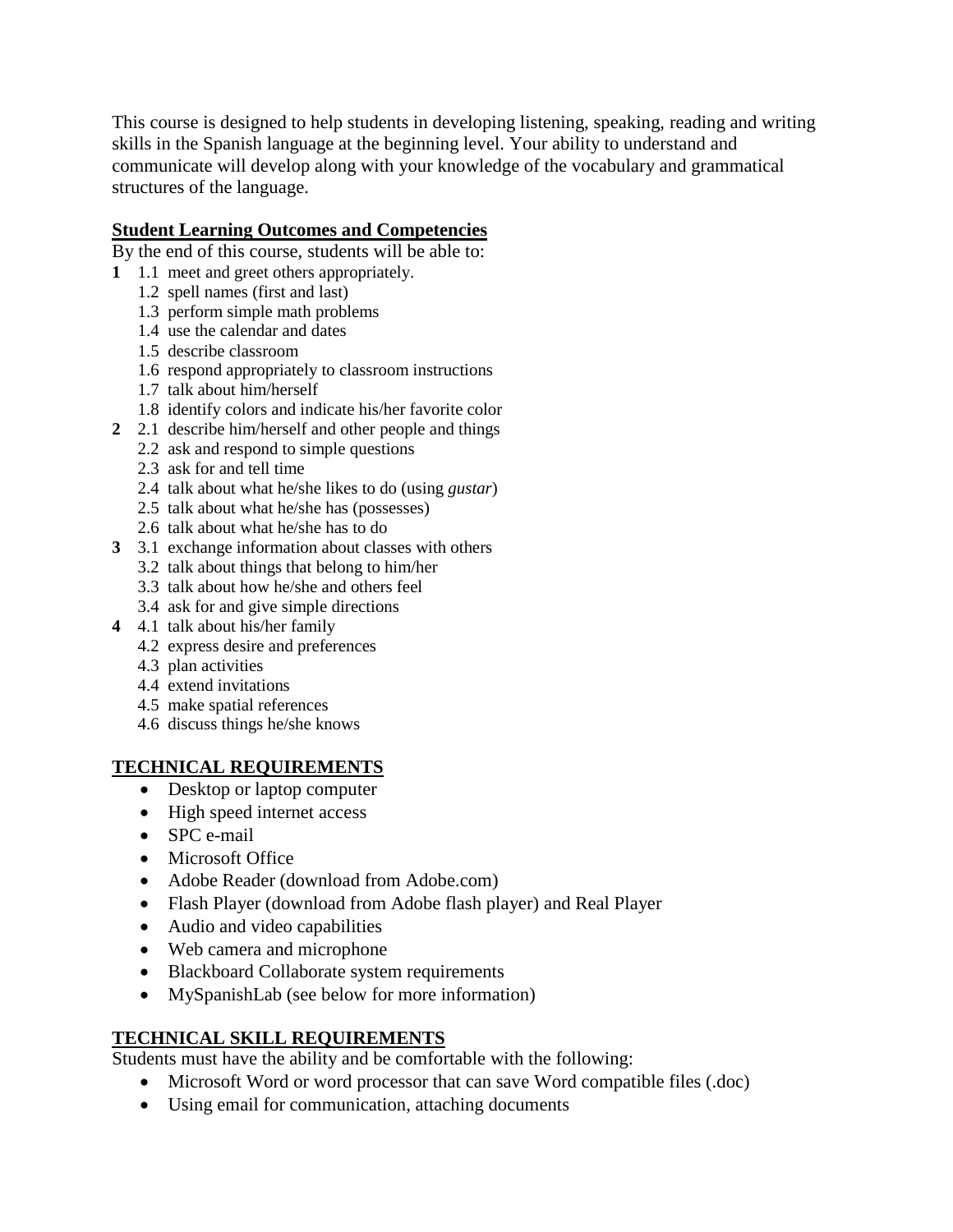- Internet search engines and browsers
- Recording and uploading video files. \*NOT having a way to record will not be accepted as an excuse for failure to submit assignments
- The ability to download video files or to stream files

### **COURSE ORGANIZATION**

In this course we will cover 4 chapters from the required textbook  $i$  Arriba!  $7<sup>th</sup>$  Ed. We will be working with MySpanishLab at all times. See the link below:

([https://www.pearsonmylabandmastering.com/northamerica/mylanguagelabs/\)](https://www.pearsonmylabandmastering.com/northamerica/mylanguagelabs/)

This course is organized into 4 chapter folders. You can access the chapters by clicking on the left hand side of the menu. Chapter folders will contain a combination of additional class notes, links to grammar tutorials, lecture videos, links to additional readings/ or video materials, and other content that will help you understand the focus of that particular chapter. Additionally there will be various assessments, such as quizzes, learning activities, video conferences, and conversations in SPANISH with your classmates. Check the course schedule to see the specific assessments and due dates for each.

#### **GRADING PROCEDURES**

| Assignments (Myspanishlab)   | 10% | <b>Grading Scale:</b>     |
|------------------------------|-----|---------------------------|
| Quizzes                      | 10% | $A=100-90$                |
| <b>Chapter Written Exams</b> | 30% | $B = 89-80$               |
| <b>Chapter Oral Exams</b>    | 30% | $C = 79-70$               |
| Final Exams (Written & Oral) | 20% | $D^* = 69 - 60$           |
|                              |     | $F^* = 59 - \text{below}$ |

**Note: a "C" or better is required to continue to the next Spanish course (SPAN 1412) at SPC.**

### **EXPECTATIONS AND POLICIES**

You MUST access MSL (MySpanishLab—an online textbook/workbook with listening comprehension, vocabulary, grammar, reading exercises and conversations, videos, games, practice tests, cultural awareness videos, etc.) for: e-text, verb charts, homework assignments, quizzes, videos, and written exams. As you sign in to MSL, you will see a calendar with blue alarm clocks which indicate that you have assignments due. If you see red alarm clocks, it means your assignments/ exams are past due. Please refer to the MSL set up page for more information. <https://www.pearsonmylabandmastering.com/northamerica/mylanguagelabs/>

**1. Homework assignments** may be exercises from e-textbook, SAM (Student Activities Manual). Assignments are due weekly on a Sunday at 11:59pm Central Standard Time. (Check the calendar in MSL—due dates are marked with a blue alarm clock) and it is your responsibility to make sure that assignments are submitted/turned in on time. There is no limit to how many times you can re-do your assignments before the due date; however, your grade is the average of all of your attempts. You may complete future assignments ahead of time; however, no late assignments will be accepted. Once the alarm clock turns red, it means your assignment is "past due". You are allowed to work on these assignments, however, they will not be counted toward your grades. *If you need assistance, contact Dr. Knotts during office hours.*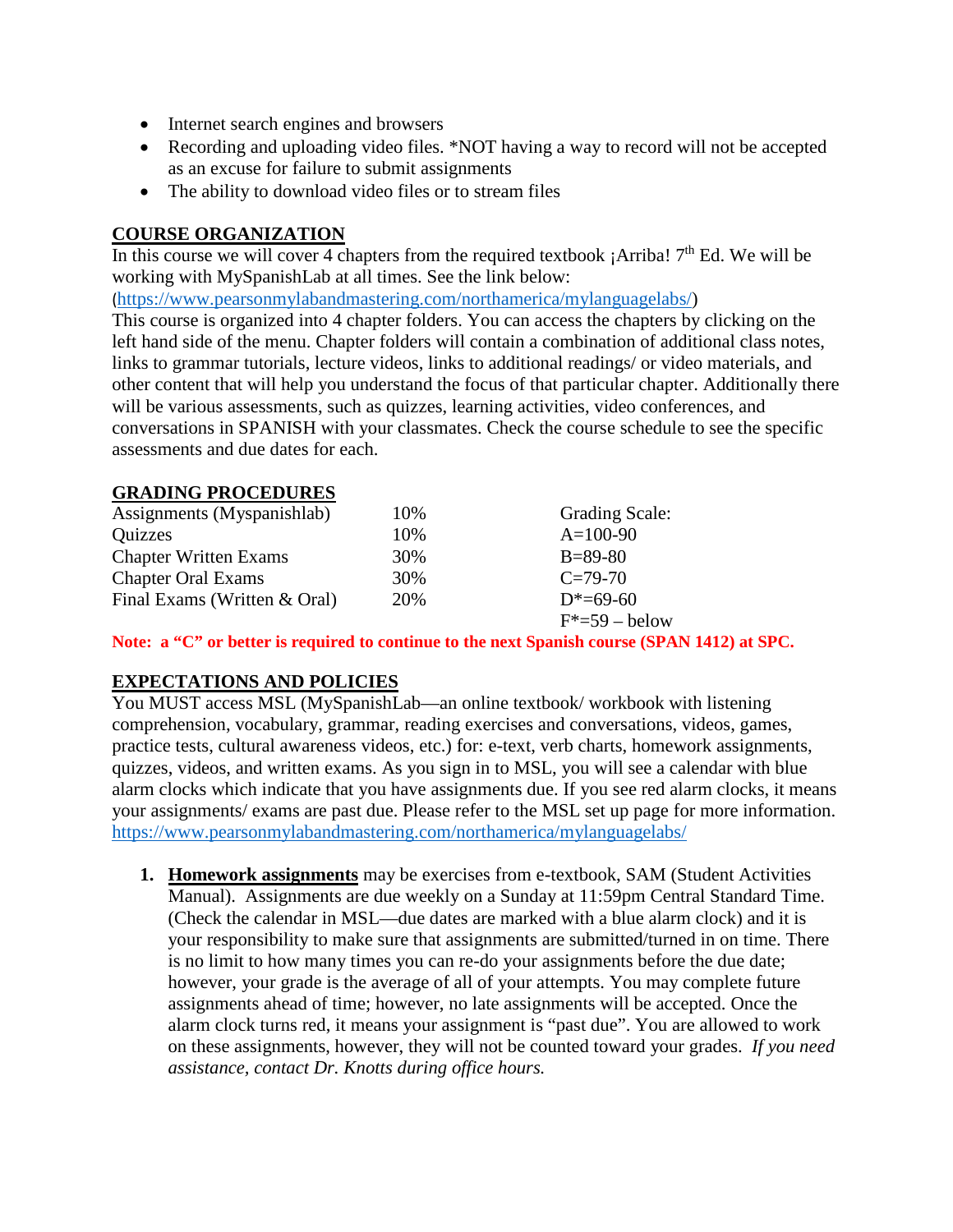- **2. Quizzes** will cover grammar, vocabulary, pronunciation, conversation, reading, listening comprehension from the required textual materials and from any additional material presented in class. There will be NO make-ups on any quizzes as 2 lowest quiz grades will be dropped. There will be one quiz per week. Check your calendar on Blackboard for these due dates.
- **3. Oral Exams.** There will be four (4) chapter oral exams which consist of questions, situations and discussions from each chapter. All conducted in Spanish. It is also timed. Exam dates can be found on MySpanishLab website. We will use Blackboard Collaborate. The lowest exam grade will be dropped. You will be given a review sheet to prepare for each exam.
- **4. Written Exams.** Written exams are comprehensive and mandatory and will test reading, writing, culture, listening skills and your ability to use grammar and vocabulary in communicative situations. There are four (4) chapter written exams. It is timed. Exam dates are posted on MySpanishLab website. The lowest exam grade will be dropped. You will be given a review/study guide to prepare for each exam.
- **5. Final Exams.** There are two parts: (1) Final Oral Exam and (2) Final Written Exam.
	- **a) Final Oral Exam** is mandatory and required from all students. It is an oral presentation based on the topics presented in class. All conducted in Spanish with the difficulty level of (Chapter 4). You are encouraged to prepare props/ power points. You may give me a copy of the script in advance (2 weeks prior to the presentation date) to ensure correct form and meaning. We will use Blackboard Collaborate for this oral exam. This is 10% of your grade. More information will be posted on the Blackboard course menu at a later date.
	- **b) Final Written Exam**: all students are required to take this comprehensive final written exam unless you meet the following requirement: *an overall average of 70.0 or higher (including the Final Oral Exam).* The review for the written final will be available on Blackboard course menu at a later date.

Late Work Policy. All assignments and quizzes are due by 11:59pm Central Standard Time on the due date listed on the Course Schedule (also check your calendars on MSL and Blackboard). Late work will not be accepted except for an extended illness or a death in the family (proper documentation indicating extenuating circumstances must be provided to the professor). Technological issues are not an excuse for late work. *You may do your assignments and quizzes early to ensure prompt submissions or to avoid any unforeseen circumstances.*

**Make-Up Work Policy**. If you miss an exam (written, oral or auditory) due to a medical emergency, you are allowed to take the make-up exam; however, it may be in a different format or with a different topic than previously announced, and must be taken at the discretion of the professor. \*You must contact Dr. Knotts within one week from the date of your missed exam in order to be considered for a make-up; otherwise, you will receive a zero for the missed exam.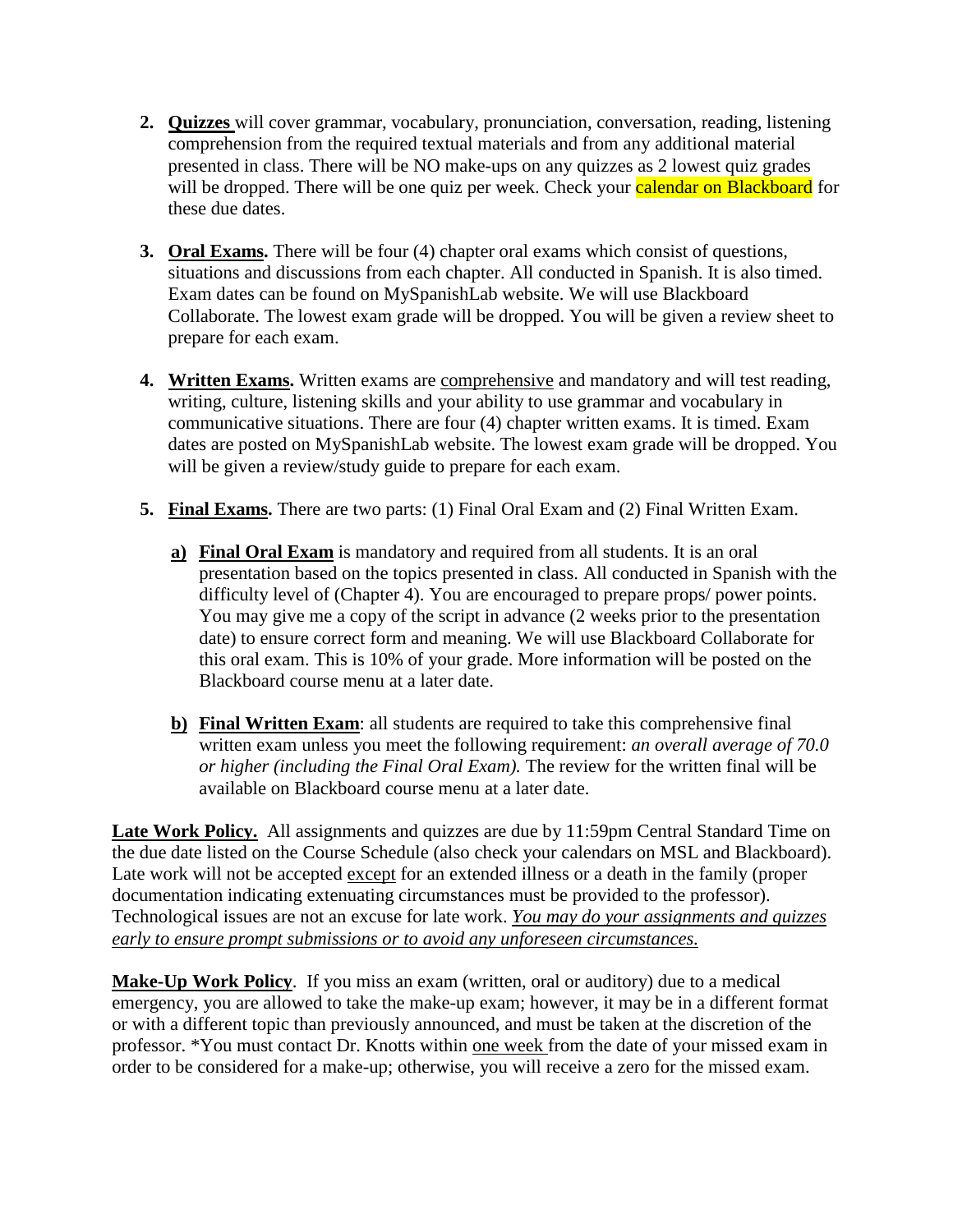# **A Note about online SPANISH class:**

We hold the same set of grading standards for all students enrolled in this course. It is important to acknowledge that this course is unique in several ways. First, there is a performance element present. Students are required to be paired up during the oral exams to hold a conversation in Spanish with one another. Secondly, the course is taught incrementally, meaning we will gradually introduce more vocabulary and more complex grammatical structures and you are responsible to retain all information learned from previous chapters, just like in a math class.

## **What's Expected from you-the student:**

- You will be expected to log into Blackboard and MSL (MySpanishLab) daily to be aware of possible announcements/reminders and to pace your progress in the course.
- In order to become proficient in a foreign language, it is recommended that students spend at least two hours outside of class for each hour of in class instruction. Since this is a four-hour course, you should plan for a total of 12 hours throughout the week including time spent online for assignments, quizzes, and study activities.
- Students are expected to maintain an online environment conducive to learning, including online etiquettes "netiquette". To maintain civility in the online classroom, the following are prohibited:
	- 1. making offensive remarks,
	- 2. using inappropriate language or discussing inappropriate topics,
	- 3. spamming,
	- 4. hacking,
	- 5. using SPC or Blackboard email or discussion board for commercial purposes,
	- 6. using all caps (considered shouting in online communications), or
	- 7. cyber-bullying or online harassment of any type.
- Inappropriate behavior shall result in consequences ranging from a request to correct the problem, to removal from the course or even the university. See Student Guide.

**Academic Integrity.** Cheating and plagiarism constitute serious offenses and will not be tolerated. Examples: for this class, the *use of online translators/websites for written assignments is considered cheating and copying other students' homework is considered plagiarism*. You will be dropped from the course with a grade of F. (Refer to the SPC Student Guide and the General Catalog). You are allowed to use an online dictionary [\(www.Wordreference.com\)](http://www.wordreference.com/)

**ADA Statement.** Students with disabilities, including but not limited to physical, psychiatric, or learning disabilities, who wish to request accommodations in this class should notify the Disability Services Office early in the semester so that the appropriate arrangements may be made. In accordance with federal law, a student requesting accommodations must provide acceptable documentation of his/her disability to the Disability Services Office. For more information, call or visit the Disability Services Office at Levelland Student Health & Wellness Center 806-716-2577, Reese Center (also covers ATC) Building 8: 806-716-4675, Plainview Center Main Office: 806-716-4302 or 806-296-9611, or the Health and Wellness main number at 806-716-2529. \*\*\*It is important to note that no requirement exists that accommodations be made unless appropriate verification from the Disability Services Office has been provided to the professor.